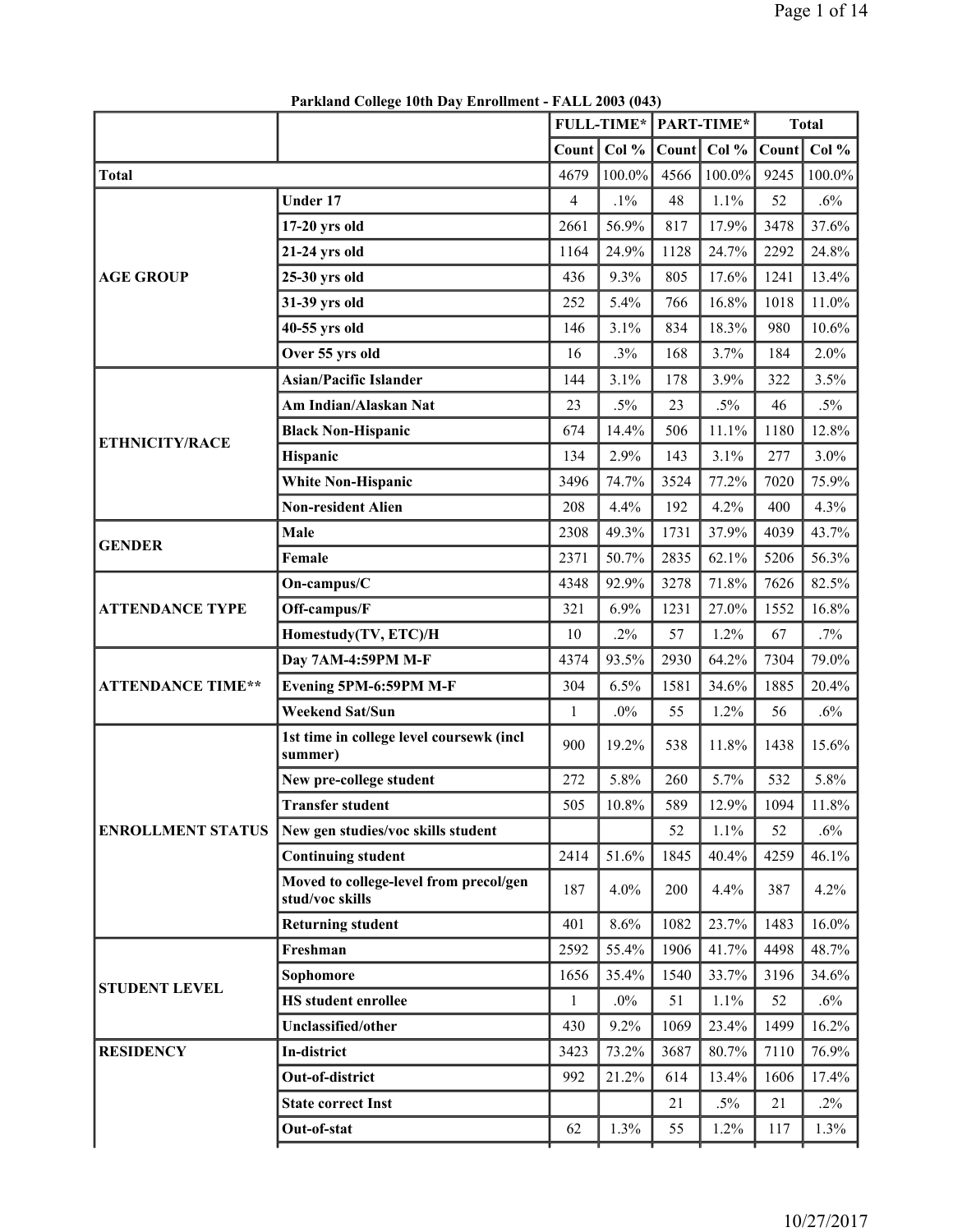|                                                                          | <b>Foreign Country</b>                                    | 202  | 4.3%   | 189  | 4.1%   | 391  | 4.2%   |
|--------------------------------------------------------------------------|-----------------------------------------------------------|------|--------|------|--------|------|--------|
|                                                                          | Prepare for transfer                                      | 1157 | 24.7%  | 739  | 16.2%  | 1896 | 20.5%  |
|                                                                          | Improve skills for present job                            | 29   | .6%    | 214  | 4.7%   | 243  | 2.6%   |
| <b>STUDENT INTENT</b>                                                    | Prepare for job immediately after com<br>college          | 538  | 11.5%  | 824  | 18.0%  | 1362 | 14.7%  |
|                                                                          | Prepare for GED/improve basic ac skills                   | 19   | .4%    | 23   | $.5\%$ | 42   | $.5\%$ |
|                                                                          | Personal interest - not career oriented                   | 50   | 1.1%   | 215  | 4.7%   | 265  | 2.9%   |
|                                                                          | Other or unknown                                          | 2886 | 61.7%  | 2551 | 55.9%  | 5437 | 58.8%  |
|                                                                          | Complete one or several courses                           | 511  | 10.9%  | 2361 | 51.7%  | 2872 | 31.1%  |
| <b>ENROLLMENT</b><br><b>OBJECTIVE</b>                                    | <b>Complete a Certificate</b>                             | 161  | 3.4%   | 251  | 5.5%   | 412  | 4.5%   |
|                                                                          | <b>Complete Assoc degree</b>                              | 4007 | 85.6%  | 1954 | 42.8%  | 5961 | 64.5%  |
| <b>TRANSFER PLANS</b>                                                    | <b>NOT</b> planning transfer                              | 3371 | 72.0%  | 3547 | 77.7%  | 6918 | 74.8%  |
|                                                                          | <b>YES, planning transfer</b>                             | 1308 | 28.0%  | 1019 | 22.3%  | 2327 | 25.2%  |
| <b>JTPA</b>                                                              | All other                                                 | 4679 | 100.0% | 4566 | 100.0% | 9245 | 100.0% |
|                                                                          | Assoc Deg/A                                               | 39   | $.8\%$ | 185  | 4.1%   | 224  | 2.4%   |
|                                                                          | <b>Bachelor Deg/B</b>                                     | 80   | 1.7%   | 333  | 7.3%   | 413  | 4.5%   |
|                                                                          | Certificate/C                                             | 61   | 1.3%   | 101  | 2.2%   | 162  | 1.8%   |
|                                                                          | Doctoral/D                                                |      |        | 35   | $.8\%$ | 35   | .4%    |
|                                                                          | <b>GED/G</b>                                              | 135  | 2.9%   | 153  | 3.4%   | 288  | 3.1%   |
|                                                                          | <b>High School Dip/H</b>                                  | 3834 | 81.9%  | 2521 | 55.2%  | 6355 | 68.7%  |
| <b>HIGHEST DEG EARNED</b>                                                | <b>Master Deg/M</b>                                       | 13   | .3%    | 114  | 2.5%   | 127  | 1.4%   |
|                                                                          | None/N                                                    | 34   | $.7\%$ | 240  | 5.3%   | 274  | 3.0%   |
|                                                                          | Other/O                                                   | 83   | 1.8%   | 101  | 2.2%   | 184  | 2.0%   |
|                                                                          | First Prof (Dental, Law, etc)/P                           | 3    | $.1\%$ | 5    | $.1\%$ | 8    | $.1\%$ |
|                                                                          | Passed one college-level course but did<br>not graduate/S | 209  | 4.5%   | 123  | 2.7%   | 332  | 3.6%   |
|                                                                          | Unknown/U                                                 | 188  | 4.0%   | 655  | 14.3%  | 843  | 9.1%   |
| <b>Total</b>                                                             |                                                           | 4679 | 100.0% | 4566 | 100.0% | 9245 | 100.0% |
| * Full-time: 12 or more credit hours<br>Part-time: Under 12 credit hours |                                                           |      |        |      |        |      |        |

\*\*Time of Attendance accounts for majority of student's course enrollment. Source: p:\data\iccb\e1\e1fy04.sav Prepared by the Office of Institutional Research/Evaluation; 01 Oct 03

|  | Parkland College 10th Day Enrollment - FALL 2003 (043) |
|--|--------------------------------------------------------|
|--|--------------------------------------------------------|

|                     |                                                       |        | <b>FULL-TIME*</b> |                | <b>PART-TIME*</b> |       | <b>Total</b> |
|---------------------|-------------------------------------------------------|--------|-------------------|----------------|-------------------|-------|--------------|
|                     |                                                       | ∍Count | Col %             | <b>Count</b> I | Col %             | Count | Col %        |
| <b>Total</b>        |                                                       | 4679   | $100.0\%$         | 4566           | 100.0%            | 9245  | 100.0%       |
| <b>ATHLETIC AID</b> | <b>No Financial Assistance</b>                        | 4554   | 97.3%             | 4565           | $100.0\%$         | 9119  | 98.6%        |
|                     | <b>Scholarship Athlete</b>                            | 125    | 2.7%              |                | .0%               | 126   | 1.4%         |
|                     | <b>SPORT W/ATHLETIC AID Not a Scholarship Athlete</b> | 4554   | 97.3%             | 4565           | $100.0\%$         | 9119  | 98.6%        |
|                     | <b>Basketball</b>                                     | 29     | .6%               |                |                   | 29    | .3%          |
|                     | <b>Baseball (not soft)</b>                            | 36     | .8%               |                | $.0\%$            | 37    | .4%          |
|                     |                                                       |        |                   |                |                   |       |              |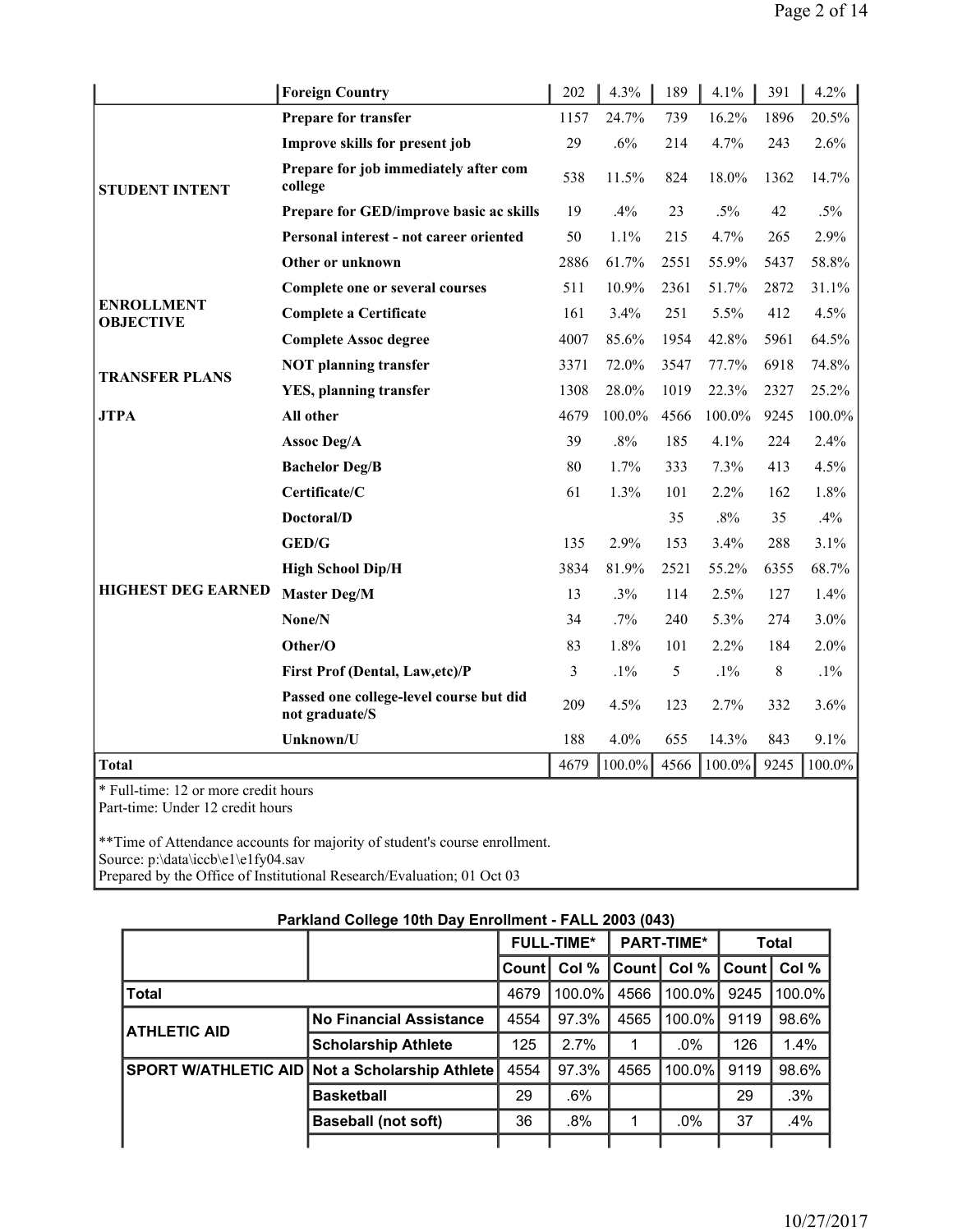| All other sports                                                                                                                                                                           | 60   | $1.3\%$   |      |             | 60   | .6%    |  |  |  |  |
|--------------------------------------------------------------------------------------------------------------------------------------------------------------------------------------------|------|-----------|------|-------------|------|--------|--|--|--|--|
| ∣Total                                                                                                                                                                                     | 4679 | $100.0\%$ | 4566 | $ 100.0\% $ | 9245 | 100.0% |  |  |  |  |
| I* Full-time: 12 or more credit hours<br>IPart-time: Under 12 credit hours                                                                                                                 |      |           |      |             |      |        |  |  |  |  |
| **Time of Attendance accounts for majority of student's course enrollment.<br>Source: p:\data\iccb\e1\e1fy04.sav<br>Prepared by the Office of Institutional Research/Evaluation; 01 Oct 03 |      |           |      |             |      |        |  |  |  |  |

|               |                   |                         | <b>FULL-TIME*</b> |                         | <b>PART-TIME*</b> |                | <b>Total</b> |
|---------------|-------------------|-------------------------|-------------------|-------------------------|-------------------|----------------|--------------|
|               |                   | Count                   | Col %             | Count                   | Col %             | Count          | Col %        |
| Total         |                   | 4679                    | 100.0%            | 4566                    | 100.0%            | 9245           | 100.0%       |
| <b>COUNTY</b> | <b>Adams</b>      | $\mathfrak{S}$          | .1%               | 4                       | .1%               | 7              | .1%          |
|               | <b>Boone</b>      |                         |                   | $\overline{2}$          | .0%               | $\overline{2}$ | $.0\%$       |
|               | <b>Bureau</b>     | $\overline{\mathbf{4}}$ | .1%               | 1                       | .0%               | 5              | $.1\%$       |
|               | Calhoun           |                         |                   | $\mathbf{3}$            | $.1\%$            | 3              | .0%          |
|               | Carroll           |                         |                   | 1                       | $.0\%$            | $\mathbf{1}$   | $.0\%$       |
|               | Cass              |                         |                   | $\overline{2}$          | .0%               | $\overline{2}$ | .0%          |
|               | Champaign         | 2583                    | 55.2%             | 2989                    | 65.5%             | 5572           | 60.3%        |
|               | Christian         | 4                       | .1%               | 4                       | .1%               | 8              | .1%          |
|               | <b>Clark</b>      | 8                       | .2%               | $\mathbf{1}$            | $.0\%$            | 9              | .1%          |
|               | Clay              | $\mathbf 1$             | .0%               | 3                       | .1%               | 4              | .0%          |
|               | Clinton           |                         |                   | 1                       | $.0\%$            | $\mathbf{1}$   | $.0\%$       |
|               | <b>Coles</b>      | 23                      | .5%               | 9                       | .2%               | 32             | .3%          |
|               | Cook              | 298                     | 6.4%              | 162                     | 3.5%              | 460            | 5.0%         |
|               | Crawford          | $\mathbf{1}$            | $.0\%$            | 6                       | .1%               | $\overline{7}$ | .1%          |
|               | <b>Cumberland</b> | $\mathbf{3}$            | .1%               | 1                       | $.0\%$            | 4              | .0%          |
|               | De Kalb           | $\overline{\mathbf{4}}$ | .1%               | 3                       | $.1\%$            | $\overline{7}$ | .1%          |
|               | De Witt           | 55                      | 1.2%              | 35                      | .8%               | 90             | 1.0%         |
|               | <b>Douglas</b>    | 196                     | 4.2%              | 149                     | 3.3%              | 345            | 3.7%         |
|               | Du Page           | 30                      | .6%               | 37                      | .8%               | 67             | .7%          |
|               | <b>Edgar</b>      | 28                      | .6%               | 8                       | .2%               | 36             | .4%          |
|               | <b>Edwards</b>    | $\overline{2}$          | .0%               | 3                       | $.1\%$            | 5              | .1%          |
|               | Effingham         | 25                      | .5%               | 10                      | .2%               | 35             | .4%          |
|               | <b>Fayette</b>    | 1                       | $.0\%$            | $\overline{\mathbf{4}}$ | $.1\%$            | 5              | $.1\%$       |
|               | Ford              | 170                     | 3.6%              | 149                     | 3.3%              | 319            | 3.5%         |
|               | <b>Franklin</b>   | $\mathbf 1$             | .0%               |                         |                   | 1              | .0%          |
|               | <b>Fulton</b>     | 6                       | .1%               | 5                       | $.1\%$            | 11             | $.1\%$       |
|               | Gallatin          | $\mathbf 1$             | $.0\%$            |                         |                   | $\mathbf{1}$   | $.0\%$       |
|               | Greene            | $\mathbf 1$             | .0%               | $\mathbf 1$             | .0%               | $\overline{2}$ | .0%          |
|               | Grundy            | 3                       | .1%               | 3                       | $.1\%$            | 6              | $.1\%$       |
|               | <b>Hancock</b>    | $\overline{2}$          | .0%               | $\mathsf 3$             | $.1\%$            | 5              | $.1\%$       |
|               | Henry             | 6                       | $.1\%$            | 3                       | $.1\%$            | 9              | $.1\%$       |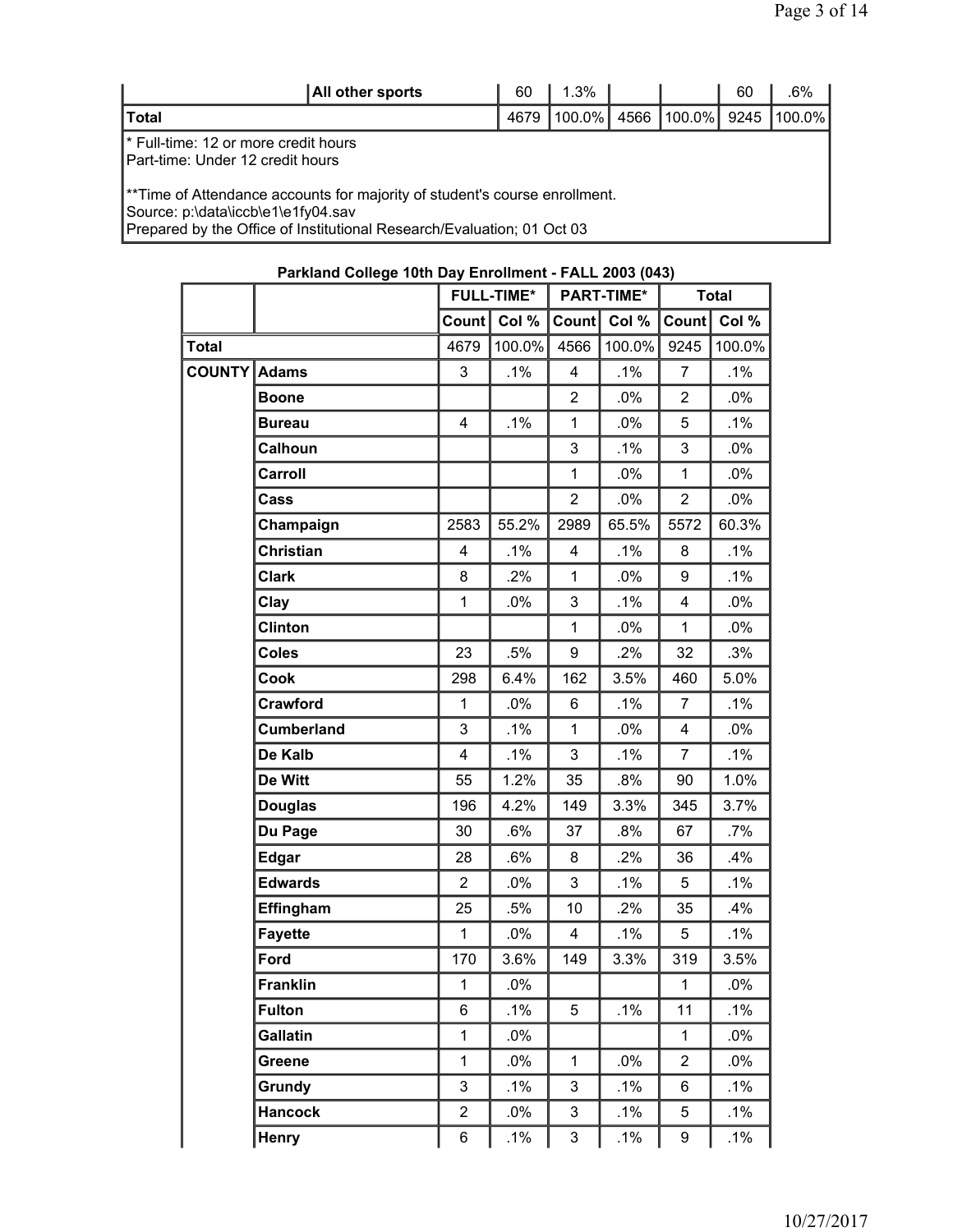| <b>Iroquois</b>    | 114            | 2.4%   | 70             | 1.5%   | 184            | 2.0%   |
|--------------------|----------------|--------|----------------|--------|----------------|--------|
| <b>Jackson</b>     | 5              | .1%    |                |        | 5              | .1%    |
| <b>Jasper</b>      | 3              | .1%    | 3              | $.1\%$ | 6              | $.1\%$ |
| <b>Jefferson</b>   | 3              | .1%    | 4              | .1%    | 7              | .1%    |
| Jersey             | $\mathbf 1$    | .0%    |                |        | $\mathbf{1}$   | .0%    |
| <b>Jo Daviess</b>  | $\mathbf 1$    | .0%    |                |        | $\mathbf{1}$   | .0%    |
| Johnson            | $\mathbf 1$    | .0%    |                |        | 1              | $.0\%$ |
| <b>Kane</b>        | 31             | .7%    | 10             | .2%    | 41             | .4%    |
| <b>Kankakee</b>    | 25             | .5%    | 11             | .2%    | 36             | .4%    |
| Kendall            | $\mathbf 1$    | .0%    | 3              | $.1\%$ | 4              | .0%    |
| <b>Knox</b>        | 9              | .2%    | $\overline{7}$ | .2%    | 16             | .2%    |
| Lake               | 33             | .7%    | 26             | .6%    | 59             | .6%    |
| La Salle           | 14             | .3%    | 9              | .2%    | 23             | .2%    |
| <b>Lawrence</b>    | 3              | .1%    | $\mathbf{1}$   | $.0\%$ | 4              | .0%    |
| Lee                | 5              | .1%    | 1              | $.0\%$ | 6              | $.1\%$ |
| Livingston         | 60             | 1.3%   | 35             | .8%    | 95             | 1.0%   |
| Logan              | 13             | .3%    | 3              | .1%    | 16             | .2%    |
| <b>McDonough</b>   | $\mathbf 1$    | .0%    | 3              | $.1\%$ | 4              | $.0\%$ |
| <b>McHenry</b>     | 11             | .2%    | 9              | .2%    | 20             | .2%    |
| <b>McLean</b>      | 107            | 2.3%   | 86             | 1.9%   | 193            | 2.1%   |
| <b>Macon</b>       | 33             | $.7\%$ | 34             | .7%    | 67             | $.7\%$ |
| <b>Macoupin</b>    | 8              | .2%    |                |        | 8              | $.1\%$ |
| <b>Madison</b>     | $\overline{7}$ | .1%    | 9              | .2%    | 16             | .2%    |
| <b>Marion</b>      | 4              | .1%    | $\mathbf{1}$   | .0%    | 5              | .1%    |
| <b>Marshall</b>    |                |        | $\overline{2}$ | .0%    | $\overline{2}$ | .0%    |
| <b>Mason</b>       | 3              | .1%    |                |        | 3              | $.0\%$ |
| <b>Menard</b>      | $\overline{c}$ | .0%    | $\mathbf{1}$   | .0%    | 3              | .0%    |
| <b>Mercer</b>      | 3              | $.1\%$ |                |        | 3              | .0%    |
| <b>Monroe</b>      | $\overline{2}$ | .0%    |                |        | $\overline{2}$ | .0%    |
| <b>Montgomery</b>  | $\mathbf 1$    | $.0\%$ | $\overline{2}$ | $.0\%$ | 3              | $.0\%$ |
| Morgan             | 8              | .2%    | 3              | $.1\%$ | 11             | .1%    |
| <b>Moultrie</b>    | 6              | .1%    | $\overline{2}$ | .0%    | 8              | $.1\%$ |
| Ogle               | 6              | .1%    | $\overline{2}$ | $.0\%$ | 8              | $.1\%$ |
| Peoria             | 11             | .2%    | 14             | .3%    | 25             | .3%    |
| <b>Piatt</b>       | 229            | 4.9%   | 183            | 4.0%   | 412            | 4.5%   |
| <b>Pike</b>        | $\mathbf{1}$   | $.0\%$ | 5              | $.1\%$ | 6              | $.1\%$ |
| Putnam             | $\overline{2}$ | $.0\%$ |                |        | 2              | $.0\%$ |
| Randolph           | $\overline{2}$ | $.0\%$ | $\mathbf{1}$   | $.0\%$ | 3              | $.0\%$ |
| <b>Richland</b>    | $\overline{2}$ | $.0\%$ | 3              | $.1\%$ | 5              | .1%    |
| <b>Rock Island</b> | 5              | .1%    | $\mathbf{1}$   | $.0\%$ | 6              | $.1\%$ |
| St. Clair          | 10             | .2%    | 7              | $.2\%$ | 17             | .2%    |
|                    |                |        |                |        |                |        |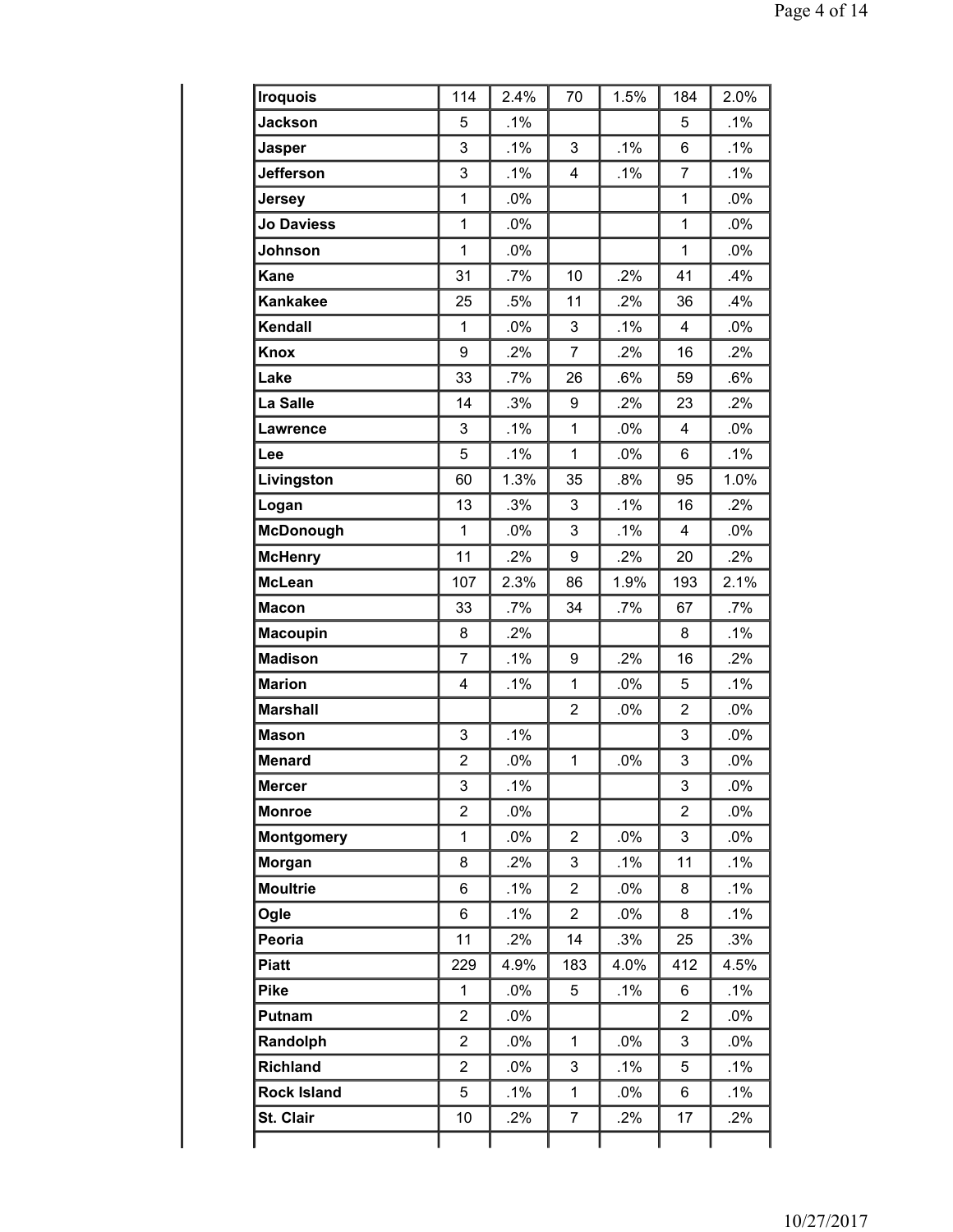|                                                                                                                  | <b>Saline</b>           | 1              | $.0\%$ | 3              | $.1\%$ | 4              | .0%    |  |
|------------------------------------------------------------------------------------------------------------------|-------------------------|----------------|--------|----------------|--------|----------------|--------|--|
|                                                                                                                  | Sangamon                | 16             | .3%    | 16             | .4%    | 32             | .3%    |  |
|                                                                                                                  | <b>Schuyler</b>         | 2              | $.0\%$ |                |        | 2              | $.0\%$ |  |
|                                                                                                                  | <b>Scott</b>            | 1              | $.0\%$ | $\overline{2}$ | $.0\%$ | 3              | $.0\%$ |  |
|                                                                                                                  | <b>Shelby</b>           | 8              | .2%    | 3              | $.1\%$ | 11             | .1%    |  |
|                                                                                                                  | <b>Stark</b>            | 1              | .0%    | $\overline{2}$ | $.0\%$ | 3              | $.0\%$ |  |
|                                                                                                                  | <b>Stephenson</b>       | 1              | $.0\%$ | 1              | $.0\%$ | 2              | $.0\%$ |  |
|                                                                                                                  | <b>Tazewell</b>         | 9              | $.2\%$ | 8              | $.2\%$ | 17             | $.2\%$ |  |
|                                                                                                                  | Vermilion               | 75             | 1.6%   | 69             | 1.5%   | 144            | 1.6%   |  |
|                                                                                                                  | <b>Warren</b>           | 3              | .1%    |                |        | 3              | $.0\%$ |  |
|                                                                                                                  | Wayne                   | 3              | .1%    |                |        | 3              | .0%    |  |
|                                                                                                                  | White                   | 1              | .0%    | 1              | $.0\%$ | $\overline{2}$ | $.0\%$ |  |
|                                                                                                                  | Whiteside               | 5              | $.1\%$ | 5              | $.1\%$ | 10             | .1%    |  |
|                                                                                                                  | Will                    | 35             | $.7\%$ | 25             | .5%    | 60             | .6%    |  |
|                                                                                                                  | Williamson              | 1              | .0%    |                |        | $\mathbf{1}$   | .0%    |  |
|                                                                                                                  | Winnebago               | $\overline{7}$ | $.1\%$ | 9              | $.2\%$ | 16             | .2%    |  |
|                                                                                                                  | Woodford                | 1              | .0%    | 4              | $.1\%$ | 5              | $.1\%$ |  |
|                                                                                                                  | Correct/OOState/Foreign | 264            | 5.6%   | 265            | 5.8%   | 529            | 5.7%   |  |
| Total                                                                                                            |                         | 4679           | 100.0% | 4566           | 100.0% | 9245           | 100.0% |  |
| * Full-time: 12 or more credit hours<br>Part-time: Under 12 credit hours                                         |                         |                |        |                |        |                |        |  |
| **Time of Attendance accounts for majority of student's course enrollment.<br>Source: p:\data\iccb\e1\e1fy04.sav |                         |                |        |                |        |                |        |  |

Prepared by the Office of Institutional Research/Evaluation; 01 Oct 03

|  | Parkland College 10th Day Enrollment - FALL 2003 (043) |  |  |
|--|--------------------------------------------------------|--|--|
|  |                                                        |  |  |

|                        |                                  |       | <b>FULL-TIME*</b> |                 | <b>PART-TIME*</b> |       | Total  |
|------------------------|----------------------------------|-------|-------------------|-----------------|-------------------|-------|--------|
|                        |                                  | Count | Col %             | Count           | Col %             | Count | Col %  |
| Total                  |                                  | 992   | 100.0%            | 614             | 100.0%            | 1606  | 100.0% |
| <b>OUT-OF-DISTRICT</b> | Kaskaskia Coll                   | 5     | .5%               | 1               | .2%               | 6     | $.4\%$ |
|                        | <b>Coll of DuPage</b>            | 27    | 2.7%              | 39              | 6.4%              | 66    | 4.1%   |
|                        | <b>Black Hawk Coll</b>           | 13    | 1.3%              | 5               | .8%               | 18    | 1.1%   |
|                        | <b>Triton Coll</b>               | 32    | 3.2%              | 11              | 1.8%              | 43    | 2.7%   |
|                        | <b>Sauk Valley Comm Coll</b>     | 13    | 1.3%              | 5               | .8%               | 18    | 1.1%   |
|                        | <b>Danville Area Comm Coll</b>   | 75    | 7.6%              | 66              | 10.7%             | 141   | 8.8%   |
|                        | <b>City Coll of Chicago</b>      | 131   | 13.2%             | 68              | 11.1%             | 199   | 12.4%  |
|                        | <b>Elgin Comm College</b>        | 11    | 1.1%              | 9               | 1.5%              | 20    | 1.2%   |
|                        | <b>S Surburban Coll</b>          | 14    | 1.4%              | 5               | .8%               | 19    | 1.2%   |
|                        | <b>Rock Valley Coll</b>          | 6     | .6%               | 12 <sub>2</sub> | 2.0%              | 18    | 1.1%   |
|                        | <b>William Rainey Harper Col</b> | 21    | 2.1%              | 23              | 3.7%              | 44    | 2.7%   |
|                        | <b>Il Valley Comm Coll</b>       | 18    | 1.8%              | 12 <sub>2</sub> | 2.0%              | 30    | 1.9%   |
|                        | <b>Il Central Coll</b>           | 22    | 2.2%              | 21              | 3.4%              | 43    | 2.7%   |
|                        | <b>Prairie State Coll</b>        | 29    | 2.9%              | $\overline{7}$  | 1.1%              | 36    | 2.2%   |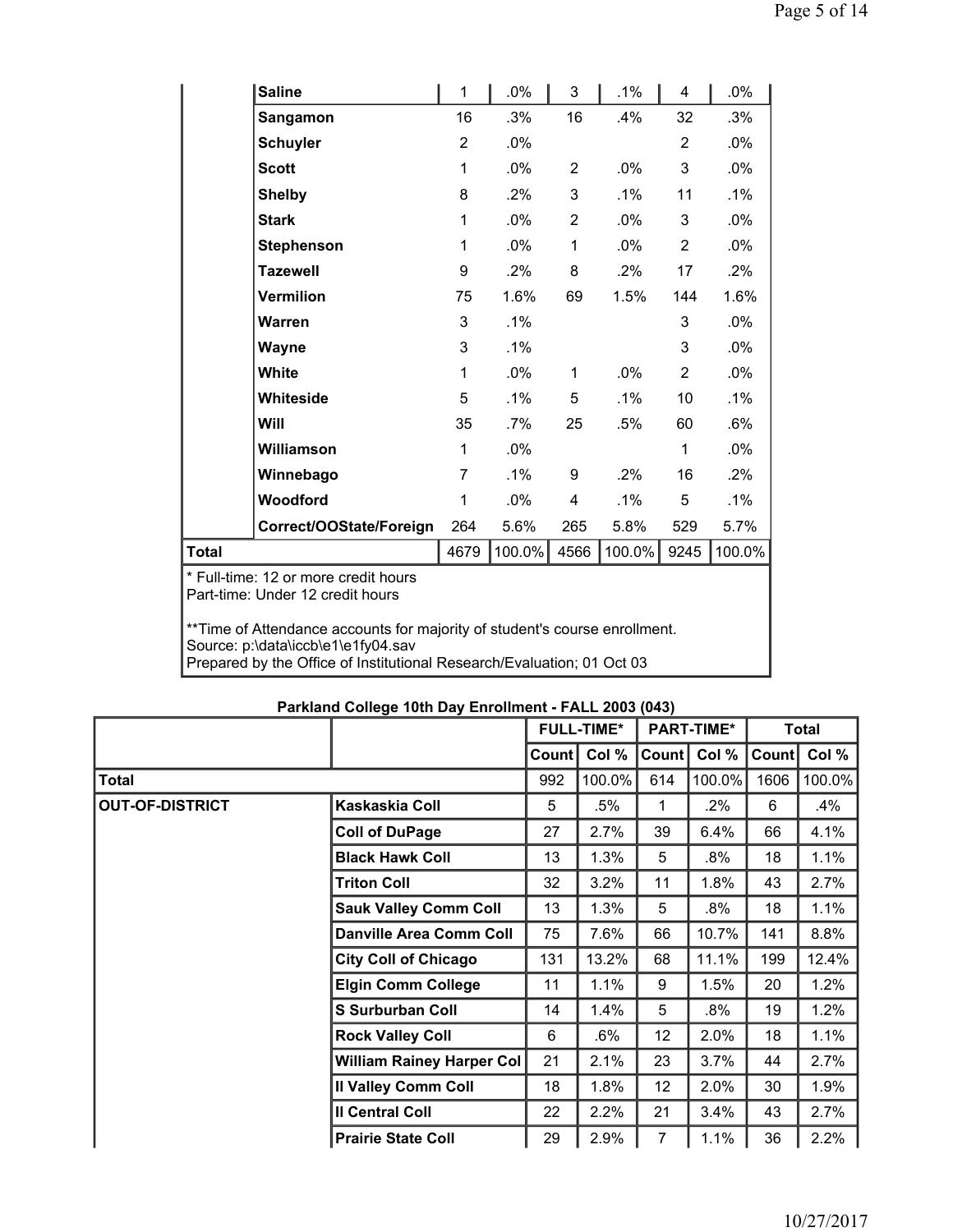|                      | <b>Waubonsee Comm Coll</b>         | 24             | 2.4%   | 9              | 1.5%   | 33                      | 2.1%   |
|----------------------|------------------------------------|----------------|--------|----------------|--------|-------------------------|--------|
|                      | <b>Lake Land Coll</b>              | 85             | 8.6%   | 35             | 5.7%   | 120                     | 7.5%   |
|                      | <b>Carl Sandburg Coll</b>          | 23             | 2.3%   | 18             | 2.9%   | 41                      | 2.6%   |
|                      | <b>Highland Coomm Coll</b>         | $\overline{4}$ | .4%    | $\overline{2}$ | .3%    | 6                       | .4%    |
|                      | <b>Kankakee Comm Coll</b>          | 67             | 6.8%   | 25             | 4.1%   | 92                      | 5.7%   |
|                      | <b>Rend Lake Coll</b>              | $\overline{4}$ | .4%    | $\overline{4}$ | $.7\%$ | 8                       | .5%    |
|                      | <b>Belleville Area Coll</b>        | 12             | 1.2%   | 10             | 1.6%   | 22                      | 1.4%   |
|                      | <b>Kishwaukee Coll</b>             | $\overline{7}$ | $.7\%$ | 3              | .5%    | 10                      | .6%    |
|                      | <b>Moraine Valley Comm</b><br>Coll | 17             | 1.7%   | 14             | 2.3%   | 31                      | 1.9%   |
|                      | <b>Joliet Junior Coll</b>          | 35             | 3.5%   | 27             | 4.4%   | 62                      | 3.9%   |
|                      | <b>Lincoln Land Comm Coll</b>      | 28             | 2.8%   | 23             | 3.7%   | 51                      | 3.2%   |
|                      | <b>Morton College</b>              | 3              | .3%    | 3              | .5%    | 6                       | .4%    |
|                      | <b>McHenry County Coll</b>         | 9              | .9%    | $\overline{7}$ | 1.1%   | 16                      | 1.0%   |
|                      | <b>Il Eastern Comm Coll</b>        | 11             | 1.1%   | 16             | 2.6%   | 27                      | 1.7%   |
|                      | John A Logan Coll                  | $\overline{7}$ | $.7\%$ |                |        | $\overline{7}$          | .4%    |
|                      | <b>Shawnee Comm Coll</b>           |                |        | $\overline{2}$ | .3%    | $\overline{2}$          | $.1\%$ |
|                      | <b>Coll of Lake County</b>         | 29             | 2.9%   | 13             | 2.1%   | 42                      | 2.6%   |
|                      | <b>Southeastern II Coll</b>        | $\overline{2}$ | .2%    | $\overline{2}$ | .3%    | 4                       | .2%    |
|                      | <b>Spoon River Coll</b>            | $\overline{7}$ | $.7\%$ | 5              | .8%    | 12                      | .7%    |
|                      | <b>Oakton College</b>              | 32             | 3.2%   | 16             | 2.6%   | 48                      | 3.0%   |
|                      | <b>Lewis &amp; Clark Comm Coll</b> | 14             | 1.4%   | 4              | $.7\%$ | 18                      | 1.1%   |
|                      | <b>Richland Comm Coll</b>          | 47             | 4.7%   | 41             | 6.7%   | 88                      | 5.5%   |
|                      | <b>John Wood Comm Coll</b>         | $\overline{4}$ | .4%    | 8              | 1.3%   | 12                      | $.7\%$ |
|                      | <b>Heartland Comm Coll</b>         | 101            | 10.2%  | 42             | 6.8%   | 143                     | 8.9%   |
|                      | <b>State Comm Coll</b>             | 3              | .3%    | $\mathbf{1}$   | .2%    | $\overline{\mathbf{4}}$ | .2%    |
| <b>DIST INSTRUCT</b> | Not shared/not<br>chargeback       | 4580           | 97.9%  | 4234           | 92.7%  | 8814                    | 95.3%  |
| <b>ARRANGEMENT</b>   | Shared from another coll           | 5              | $.1\%$ | 311            | 6.8%   | 316                     | 3.4%   |
|                      | Chargeback                         | 94             | 2.0%   | 21             | .5%    | 115                     | 1.2%   |
| Total                |                                    | 4679           | 100.0% | 4566           | 100.0% | 9245                    | 100.0% |
|                      |                                    |                |        |                |        |                         |        |

\* Full-time: 12 or more credit hours Part-time: Under 12 credit hours

\*\*Time of Attendance accounts for majority of student's course enrollment. Source: p:\data\iccb\e1\e1fy04.sav Prepared by the Office of Institutional Research/Evaluation; 01 Oct 03

|         | Parkland College 10th Day Enrollment - FALL 2003 (043) |      |                   |    |                                               |       |             |  |  |  |  |
|---------|--------------------------------------------------------|------|-------------------|----|-----------------------------------------------|-------|-------------|--|--|--|--|
|         |                                                        |      | <b>FULL-TIME*</b> |    | <b>PART-TIME*</b>                             | Total |             |  |  |  |  |
|         |                                                        |      |                   |    | Count   Col %   Count   Col %   Count   Col % |       |             |  |  |  |  |
| l Total |                                                        | 4679 | 100.0%            |    | 4566   100.0%   9245                          |       | $ 100.0\% $ |  |  |  |  |
|         | <b>STATE Not Reported</b>                              | 2    | $.0\%$            | 25 | $.5\%$                                        | 27    | .3%         |  |  |  |  |
|         | Alabama                                                |      | $.0\%$            |    |                                               |       | .0%         |  |  |  |  |
|         |                                                        |      |                   |    |                                               |       |             |  |  |  |  |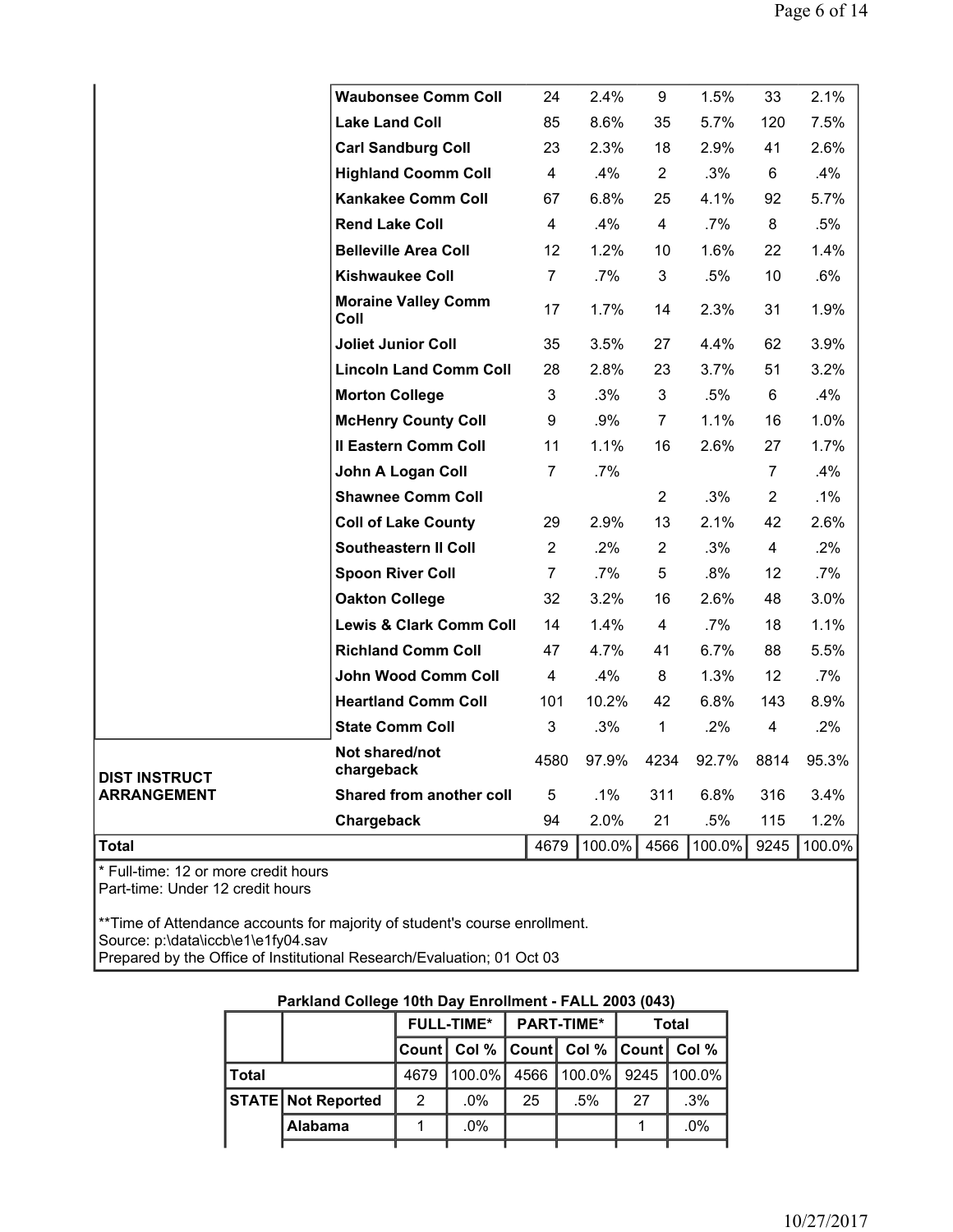| <b>Arizona</b>                                                           | 1              | .0%    |                |        | 1              | .0%    |
|--------------------------------------------------------------------------|----------------|--------|----------------|--------|----------------|--------|
| California                                                               | 4              | .1%    | 3              | .1%    | 7              | $.1\%$ |
| Colorado                                                                 | 1              | .0%    | $\overline{2}$ | .0%    | 3              | .0%    |
| <b>Connecticut</b>                                                       |                |        | 1              | .0%    | 1              | .0%    |
| <b>Florida</b>                                                           | 6              | .1%    |                |        | 6              | .1%    |
| Georgia                                                                  |                |        | $\overline{2}$ | .0%    | $\overline{2}$ | .0%    |
| <b>Illinois</b>                                                          | 4415           | 94.4%  | 4301           | 94.2%  | 8716           | 94.3%  |
| <b>Indiana</b>                                                           | 17             | .4%    | 4              | .1%    | 21             | .2%    |
| lowa                                                                     | 1              | .0%    | 1              | .0%    | $\overline{2}$ | .0%    |
| <b>Kansas</b>                                                            |                |        | 3              | $.1\%$ | 3              | .0%    |
| Kentucky                                                                 | $\overline{2}$ | $.0\%$ | 4              | .1%    | 6              | $.1\%$ |
| Maryland                                                                 | 1              | .0%    | 1              | .0%    | $\overline{2}$ | .0%    |
| Michigan                                                                 | 3              | .1%    | 3              | .1%    | 6              | .1%    |
| <b>Mississippi</b>                                                       | 2              | $.0\%$ |                |        | $\overline{2}$ | .0%    |
| <b>Missouri</b>                                                          | 1              | $.0\%$ | 5              | .1%    | 6              | $.1\%$ |
| <b>Nebraska</b>                                                          | 1              | $.0\%$ |                |        | 1              | .0%    |
| <b>Nevada</b>                                                            |                |        | 1              | .0%    | 1              | .0%    |
| <b>New Jersey</b>                                                        |                |        | 1              | .0%    | 1              | .0%    |
| <b>New Mexico</b>                                                        |                |        | $\overline{2}$ | .0%    | $\overline{2}$ | .0%    |
| <b>New York</b>                                                          | 5              | $.1\%$ | 4              | .1%    | 9              | $.1\%$ |
| <b>North Carolina</b>                                                    |                |        | 1              | .0%    | 1              | .0%    |
| Ohio                                                                     | 2              | $.0\%$ | $\overline{2}$ | .0%    | 4              | .0%    |
| Pennsylvania                                                             |                |        | 1              | .0%    | 1              | .0%    |
| S Carolina                                                               |                |        | 1              | .0%    | 1              | .0%    |
| <b>Tennessee</b>                                                         |                |        | 5              | $.1\%$ | 5              | $.1\%$ |
| <b>Texas</b>                                                             | 5              | .1%    | 1              | .0%    | 6              | .1%    |
| Vermont                                                                  |                |        | 1              | .0%    | 1              | .0%    |
| Virginia                                                                 | 1              | .0%    |                |        | 1              | .0%    |
| Wisconsin                                                                | 5              | .1%    | 2              | .0%    | 7              | $.1\%$ |
| Wyoming                                                                  | 1              | .0%    |                |        | 1              | .0%    |
| Foreign                                                                  | 202            | 4.3%   | 189            | 4.1%   | 391            | 4.2%   |
| <b>Total</b>                                                             | 4679           | 100.0% | 4566           | 100.0% | 9245           | 100.0% |
| * Full-time: 12 or more credit hours<br>Part-time: Hnder 12 credit hours |                |        |                |        |                |        |
|                                                                          |                |        |                |        |                |        |

Part-time: Under 12 credit hours

\*\*Time of Attendance accounts for majority of student's course enrollment. Source: p:\data\iccb\e1\e1fy04.sav Prepared by the Office of Institutional Research/Evaluation; 01 Oct 03

|                                    |  | <b>FULL-TIME*</b> |  | $\blacksquare$ PART-TIME* |                                            | Total |
|------------------------------------|--|-------------------|--|---------------------------|--------------------------------------------|-------|
|                                    |  |                   |  |                           | Count  Col %   Count  Col %   Count  Col % |       |
| ⊺Total                             |  | 4679              |  |                           | $100.0\%$ 4566 100.0% 9245 100.0%          |       |
| <b>STUDENT MAJOR PROGRAM B ABG</b> |  |                   |  |                           | .በ%                                        | 0%    |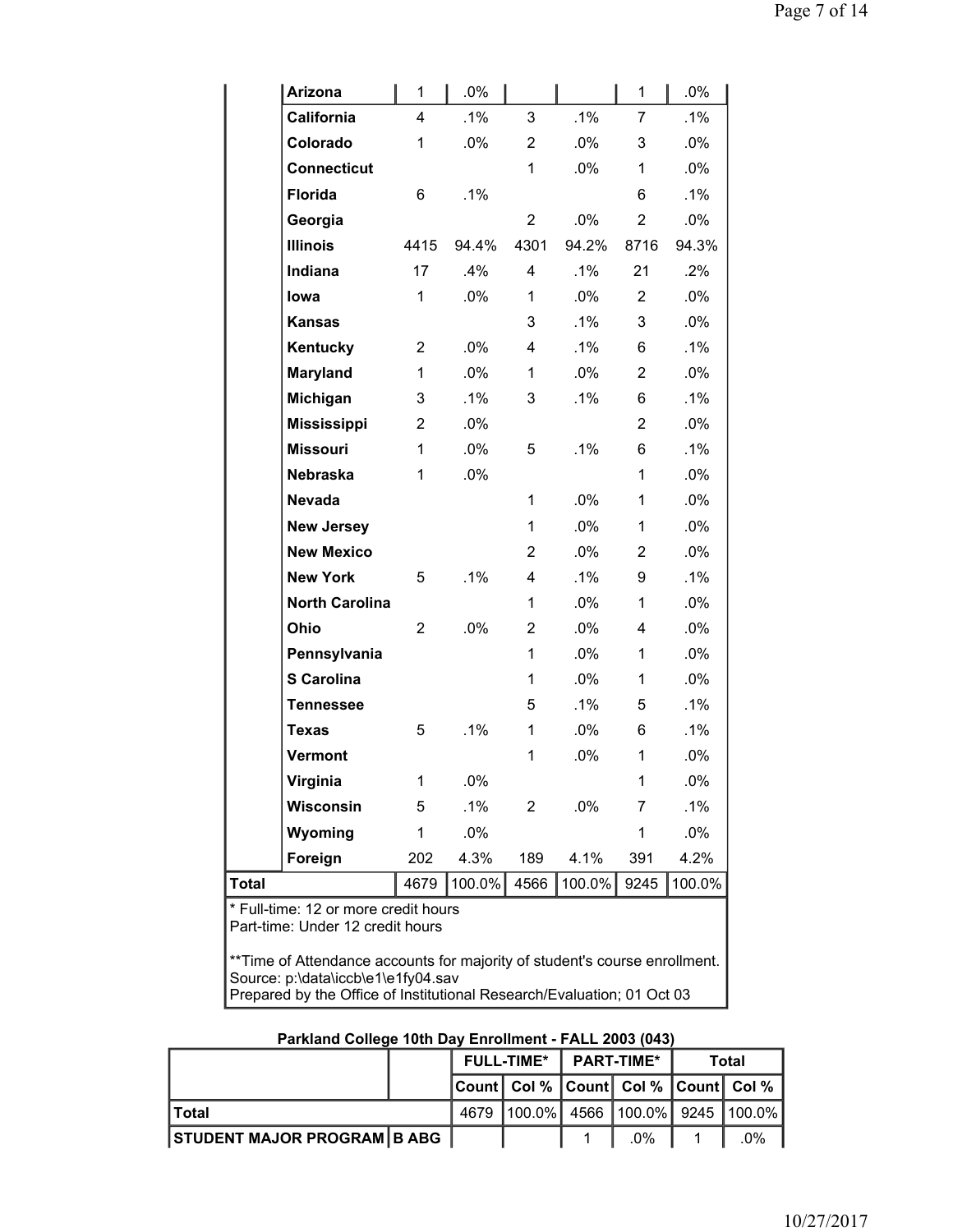| <b>B ABK</b> | 3              | .1%    | 1              | .0%    | 4              | .0%    |
|--------------|----------------|--------|----------------|--------|----------------|--------|
| <b>B ABL</b> | 25             | .5%    | 10             | .2%    | 35             | .4%    |
| <b>B ABM</b> | 22             | .5%    | 4              | .1%    | 26             | .3%    |
| <b>B ABR</b> | 2              | .0%    | 2              | .0%    | 4              | $.0\%$ |
| <b>B ABT</b> | 6              | $.1\%$ | $\overline{2}$ | .0%    | 8              | .1%    |
| <b>B ACC</b> | 62             | 1.3%   | 75             | 1.6%   | 137            | 1.5%   |
| <b>B AGB</b> | 1              | $.0\%$ | 1              | .0%    | 2              | .0%    |
| <b>B CCP</b> | 1              | .0%    | 2              | .0%    | 3              | .0%    |
| <b>B CMS</b> | 1              | $.0\%$ | 8              | .2%    | 9              | $.1\%$ |
| <b>B CPL</b> | $\overline{2}$ | .0%    | $\overline{2}$ | .0%    | 4              | .0%    |
| <b>B CPM</b> | 1              | $.0\%$ | $\overline{2}$ | $.0\%$ | 3              | .0%    |
| <b>B CSM</b> |                |        | $\overline{2}$ | .0%    | 2              | .0%    |
| <b>B CSS</b> |                |        | 3              | .1%    | 3              | .0%    |
| <b>B ECM</b> | 2              | .0%    | 3              | .1%    | 5              | .1%    |
| <b>B EQM</b> | 11             | $.2\%$ | 4              | .1%    | 15             | .2%    |
| <b>B</b> GIS |                |        | 1              | .0%    | 1              | .0%    |
| <b>B HIF</b> | 5              | .1%    | $\overline{2}$ | .0%    | 7              | .1%    |
| <b>BHIH</b>  | 18             | .4%    | 10             | .2%    | 28             | .3%    |
| <b>B HIM</b> | 1              | .0%    | 1              | .0%    | $\overline{2}$ | .0%    |
| <b>BHIR</b>  | 26             | .6%    | 12             | .3%    | 38             | $.4\%$ |
| <b>B IND</b> | 8              | .2%    | 7              | .2%    | 15             | .2%    |
| <b>BINT</b>  | 2              | .0%    | 2              | .0%    | 4              | .0%    |
| <b>BIPR</b>  |                |        | 1              | .0%    | 1              | .0%    |
| <b>B MGT</b> | 75             | 1.6%   | 83             | 1.8%   | 158            | 1.7%   |
| <b>B MKT</b> | 11             | .2%    | 15             | .3%    | 26             | .3%    |
| <b>BOCA</b>  | 13             | .3%    | 28             | .6%    | 41             | .4%    |
| <b>B OCM</b> |                |        | 1              | .0%    | 1              | .0%    |
| <b>BOCP</b>  | 1              | .0%    | 3              | $.1\%$ | 4              | .0%    |
| <b>B OCT</b> | $\overline{2}$ | .0%    | 6              | .1%    | 8              | .1%    |
| <b>B TRA</b> |                |        | 1              | $.0\%$ | 1              | $.0\%$ |
| <b>C TFL</b> | 7              | .1%    | 10             | .2%    | 17             | .2%    |
| <b>C TFO</b> |                |        | 1              | .0%    | 1              | .0%    |
| <b>E ACR</b> | 44             | .9%    | 14             | .3%    | 58             | .6%    |
| <b>E AFT</b> | 25             | .5%    | 2              | .0%    | 27             | .3%    |
| <b>E AMT</b> | 3              | $.1\%$ | $\overline{2}$ | .0%    | 5              | .1%    |
| <b>E AUS</b> | $\overline{c}$ | .0%    |                |        | $\overline{2}$ | .0%    |
| <b>E AUT</b> | 48             | 1.0%   | 22             | .5%    | 70             | .8%    |
| <b>E BCR</b> | 10             | $.2\%$ | 10             | .2%    | 20             | .2%    |
| E BIM        | 1              | .0%    |                |        | 1              | .0%    |
| E CDB        | 12             | .3%    | 6              | .1%    | 18             | .2%    |
| <b>E CDM</b> | 53             | 1.1%   | 29             | .6%    | 82             | .9%    |
|              |                |        |                |        |                |        |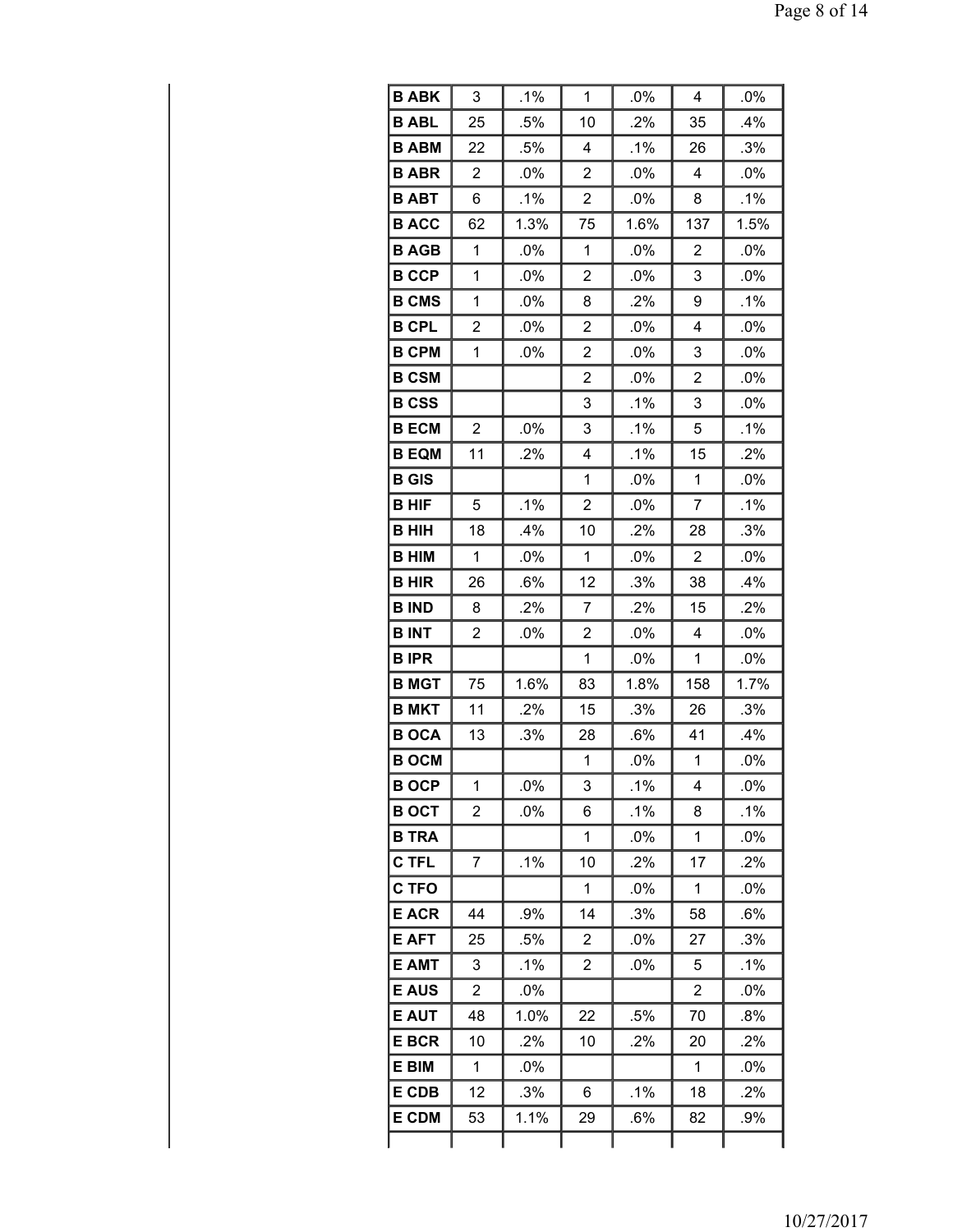| <b>E CDS</b> | 6              | .1%    |                         |        | 6              | .1%    |
|--------------|----------------|--------|-------------------------|--------|----------------|--------|
| <b>E CIV</b> | 6              | .1%    | 3                       | .1%    | 9              | .1%    |
| <b>E CMD</b> | 4              | .1%    | 3                       | .1%    | 7              | .1%    |
| <b>E ECJ</b> |                |        | 1                       | .0%    | 1              | .0%    |
| <b>E ECS</b> | 20             | $.4\%$ | 19                      | .4%    | 39             | .4%    |
| E ELP        | 3              | .1%    | 6                       | .1%    | 9              | .1%    |
| <b>E ELT</b> | $\overline{2}$ | .0%    | 4                       | .1%    | 6              | .1%    |
| <b>E ENS</b> | 109            | 2.3%   | 41                      | .9%    | 150            | 1.6%   |
| <b>E MFG</b> | 25             | .5%    | 14                      | .3%    | 39             | .4%    |
| <b>E MFT</b> | 2              | $.0\%$ | 2                       | .0%    | 4              | $.0\%$ |
| <b>E MPE</b> | 1              | .0%    | 1                       | .0%    | $\overline{2}$ | .0%    |
| <b>E MTM</b> |                |        | 1                       | .0%    | 1              | .0%    |
| E PET        | 37             | .8%    | 5                       | .1%    | 42             | .5%    |
| E TEL        | 3              | $.1\%$ | 1                       | .0%    | 4              | .0%    |
| <b>FAAD</b>  | 58             | 1.2%   | 16                      | .4%    | 74             | .8%    |
| <b>F AAE</b> | 12             | .3%    | $\overline{c}$          | .0%    | 14             | .2%    |
| <b>F GDS</b> | 44             | .9%    | 23                      | .5%    | 67             | .7%    |
| <b>F GDW</b> | 11             | .2%    | 8                       | .2%    | 19             | .2%    |
| <b>F MCB</b> | 33             | $.7\%$ | $\overline{7}$          | .2%    | 40             | .4%    |
| <b>F MCC</b> | 9              | .2%    | 3                       | .1%    | 12             | .1%    |
| <b>F MCD</b> | 3              | .1%    | 5                       | .1%    | 8              | .1%    |
| <b>F MSE</b> | 21             | .4%    | $\overline{2}$          | .0%    | 23             | .2%    |
| <b>F MSP</b> | 11             | .2%    | 5                       | .1%    | 16             | .2%    |
| <b>G DHG</b> | 62             | 1.3%   | 5                       | .1%    | 67             | .7%    |
| <b>GEMA</b>  | $\mathbf 1$    | .0%    | 5                       | .1%    | 6              | .1%    |
| <b>G MAS</b> | 1              | .0%    | 5                       | .1%    | 6              | .1%    |
| <b>G MSG</b> | 3              | .1%    | 27                      | .6%    | 30             | .3%    |
| G NAS        | 3              | .1%    | 11                      | .2%    | 14             | .2%    |
| <b>G NUR</b> | 72             | 1.5%   | 139                     | 3.0%   | 211            | 2.3%   |
| <b>G OTA</b> | 26             | .6%    | 6                       | $.1\%$ | 32             | .3%    |
| <b>GRTT</b>  | 13             | .3%    | 33                      | .7%    | 46             | .5%    |
| <b>G SUR</b> | 16             | .3%    | 9                       | .2%    | 25             | .3%    |
| <b>G VTT</b> | 57             | 1.2%   | 23                      | .5%    | 80             | .9%    |
| <b>G XRA</b> | 12             | .3%    | 24                      | .5%    | 36             | .4%    |
| <b>H GAA</b> | 1448           | 30.9%  | 1579                    | 34.6%  | 3027           | 32.7%  |
| <b>M CIS</b> |                |        | 2                       | .0%    | 2              | $.0\%$ |
| <b>M CNA</b> | 5              | .1%    | 14                      | .3%    | 19             | .2%    |
| <b>M VGA</b> |                |        | 2                       | .0%    | 2              | .0%    |
| <b>M VGP</b> | 1              | $.0\%$ | 1                       | $.0\%$ | 2              | $.0\%$ |
| <b>MWSA</b>  |                |        | 1                       | .0%    | 1              | .0%    |
| <b>MWSD</b>  | 2              | .0%    | $\overline{\mathbf{c}}$ | .0%    | 4              | .0%    |
| <b>MWSP</b>  |                |        | $\overline{\mathbf{c}}$ | $.0\%$ | 2              | .0%    |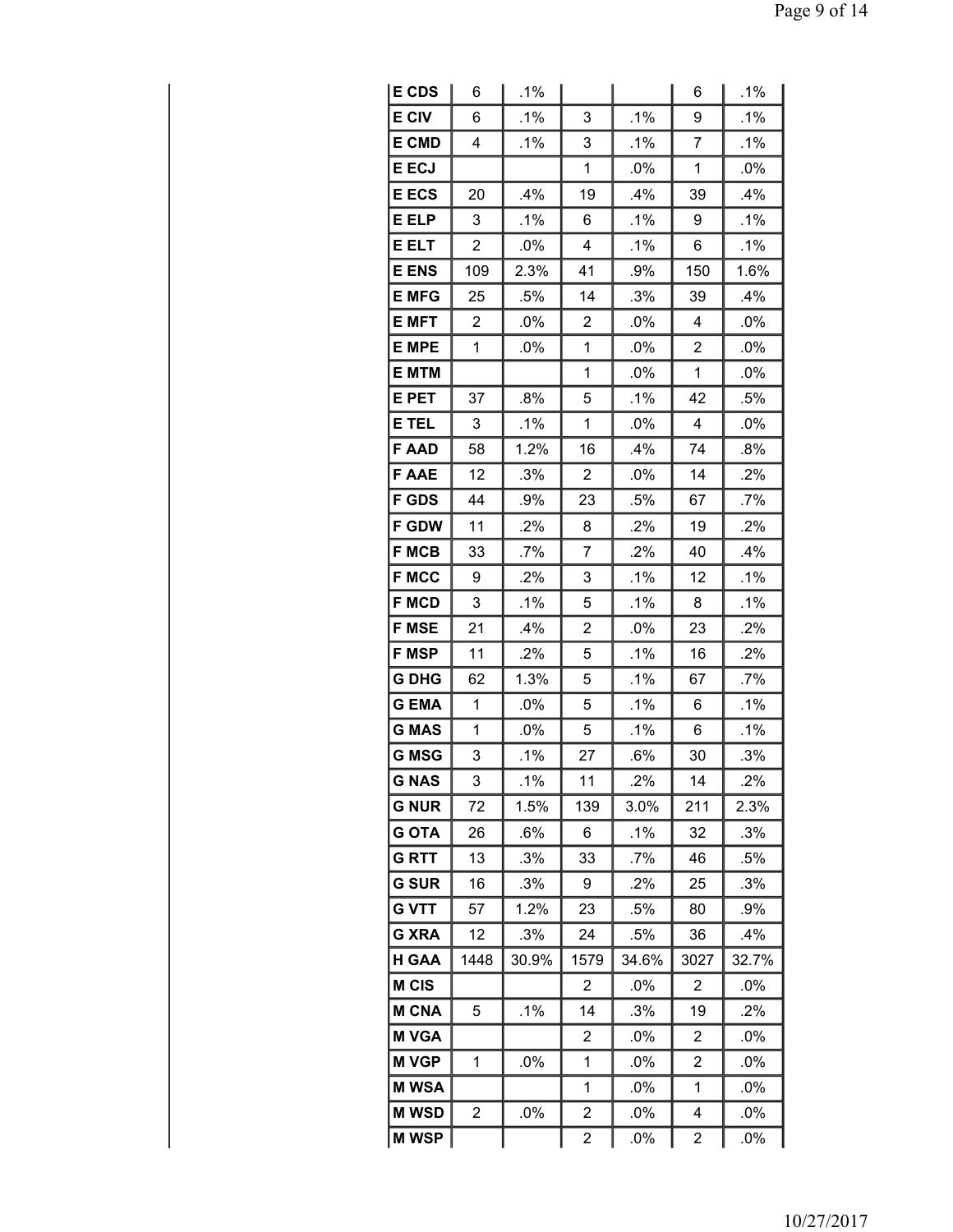| <b>N ASG</b> | 1175 | 25.1%  | 410            | 9.0%   | 1585           | 17.1%  |
|--------------|------|--------|----------------|--------|----------------|--------|
| <b>OCCUP</b> | 299  | 6.4%   | 751            | 16.4%  | 1050           | 11.4%  |
| <b>R NUR</b> |      |        | 5              | .1%    | 5              | $.1\%$ |
| S CDA        | 1    | .0%    | 8              | .2%    | 9              | .1%    |
| S CHD        | 36   | .8%    | 54             | 1.2%   | 90             | 1.0%   |
| S CJS        | 84   | 1.8%   | 45             | 1.0%   | 129            | 1.4%   |
| <b>SFST</b>  | 30   | $.6\%$ | 20             | .4%    | 50             | .5%    |
| SHST         | 32   | .7%    | 29             | .6%    | 61             | .7%    |
| <b>TASP</b>  |      |        | 1              | $.0\%$ | 1              | .0%    |
| <b>T CGI</b> |      |        | 1              | .0%    | 1              | .0%    |
| T CGR        | 1    | .0%    | 1              | .0%    | 2              | $.0\%$ |
| <b>T CIS</b> | 3    | .1%    | 5              | .1%    | 8              | .1%    |
| <b>T CMS</b> | 18   | .4%    | 14             | .3%    | 32             | .3%    |
| <b>T CNA</b> | 50   | 1.1%   | 31             | .7%    | 81             | .9%    |
| <b>T CNP</b> | 1    | $.0\%$ |                |        | 1              | $.0\%$ |
| <b>T CNT</b> | 2    | .0%    | $\overline{2}$ | .0%    | 4              | .0%    |
| <b>T CPL</b> | 17   | $.4\%$ | 9              | .2%    | 26             | .3%    |
| <b>T CPM</b> | 6    | .1%    | 7              | .2%    | 13             | .1%    |
| <b>T CSM</b> |      |        | 1              | .0%    | 1              | $.0\%$ |
| T CSS        | 3    | .1%    | 17             | .4%    | 20             | .2%    |
| <b>TECM</b>  | 2    | $.0\%$ |                |        | 2              | $.0\%$ |
| <b>T IPR</b> | 1    | .0%    | 1              | .0%    | 2              | .0%    |
| <b>T LIN</b> |      |        | 1              | .0%    | 1              | .0%    |
| <b>T MSA</b> |      |        | 1              | .0%    | 1              | .0%    |
| <b>T MSD</b> | 2    | .0%    |                |        | 2              | $.0\%$ |
| <b>T MSN</b> | 2    | .0%    | $\overline{2}$ | .0%    | 4              | .0%    |
| T MSO        |      |        | 1              | .0%    | 1              | .0%    |
| <b>T NET</b> | 1    | .0%    | 4              | .1%    | 5              | .1%    |
| <b>T OCA</b> | 20   | .4%    | 10             | .2%    | 30             | .3%    |
| T OCP        | 3    | .1%    | 2              | .0%    | 5              | $.1\%$ |
| <b>TOCT</b>  | 3    | .1%    | 3              | .1%    | 6              | .1%    |
| <b>T ODB</b> | 1    | .0%    | 1              | .0%    | 2              | .0%    |
| T OOS        | 1    | $.0\%$ | 2              | .0%    | 3              | $.0\%$ |
| <b>T VGA</b> | 17   | $.4\%$ | 17             | .4%    | 34             | .4%    |
| <b>T VGP</b> | 5    | .1%    | 7              | .2%    | 12             | .1%    |
| <b>T VGW</b> |      |        | 2              | .0%    | 2              | $.0\%$ |
| <b>T WSA</b> |      |        | $\overline{2}$ | $.0\%$ | $\overline{2}$ | .0%    |
| <b>T WSD</b> | 8    | $.2\%$ | 7              | .2%    | 15             | .2%    |
| <b>T WSM</b> |      |        | $\overline{2}$ | .0%    | $\overline{2}$ | .0%    |
| <b>T WSP</b> | 3    | .1%    | 8              | .2%    | 11             | .1%    |
| <b>VOCSK</b> | 2    | $.0\%$ | 186            | 4.1%   | 188            | 2.0%   |
|              |      |        |                |        |                |        |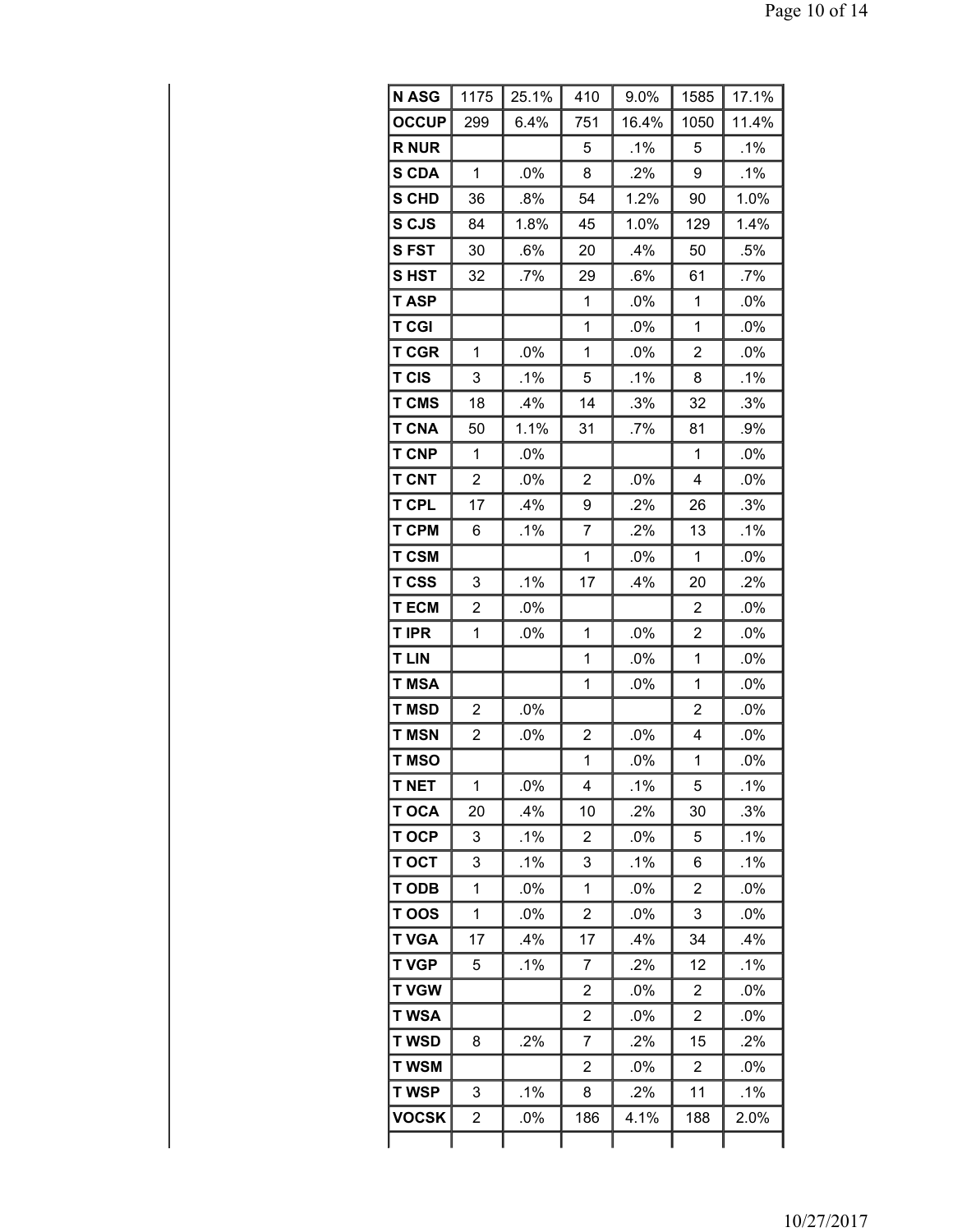|                    | Y AB1            |                         |             | 4              | .1%                  | 4              | .0%    |
|--------------------|------------------|-------------------------|-------------|----------------|----------------------|----------------|--------|
|                    | YAB <sub>2</sub> |                         |             | 12             | .3%                  | 12             | .1%    |
|                    | YAB3             |                         |             | 26             | .6%                  | 26             | .3%    |
|                    | Y AB4            |                         |             | 64             | 1.4%                 | 64             | .7%    |
|                    | Y ABB            |                         |             | 9              | .2%                  | 9              | .1%    |
|                    | Y ABI            |                         |             | 3              | .1%                  | 3              | .0%    |
|                    | Y AS5            |                         |             | 24             | .5%                  | 24             | .3%    |
|                    | Y AS6            |                         |             | 33             | $.7\%$               | 33             | .4%    |
|                    | Y ASA            |                         |             | $\overline{c}$ | .0%                  | $\overline{c}$ | .0%    |
|                    | Y EL2            | $\overline{\mathbf{c}}$ | .0%         | 24             | .5%                  | 26             | .3%    |
|                    | Y EL3            | 1                       | .0%         | 9              | .2%                  | 10             | $.1\%$ |
|                    | Y EL4            |                         |             | 20             | .4%                  | 20             | .2%    |
|                    | Y EL5            |                         |             | 17             | .4%                  | 17             | .2%    |
|                    | Y EL6            |                         |             | 14             | .3%                  | 14             | .2%    |
|                    | Y GSU            | 199                     | 4.3%        | 182            | 4.0%                 | 381            | 4.1%   |
|                    | 0199             | 5                       | .1%         | 13             | .3%                  | 18             | .2%    |
|                    | 0699             | 6                       | .1%         | 29             | .6%                  | 35             | .4%    |
|                    | 0799             | 30                      | .6%         | 248            | 5.4%                 | 278            | 3.0%   |
|                    | 0899             |                         |             | $\mathbf{1}$   | .0%                  | 1              | .0%    |
|                    | 1099             | 3                       | .1%         | 3              | .1%                  | 6              | .1%    |
|                    | 1599             | $\mathbf 1$             | .0%         | 16             | .4%                  | 17             | .2%    |
|                    | 1600             | $\overline{c}$          | .0%         | 21             | .5%                  | 23             | .2%    |
|                    | 1607             |                         |             | 43             | .9%                  | 43             | .5%    |
|                    | 1614             |                         |             | 114            | 2.5%                 | 114            | 1.2%   |
|                    | 1616             |                         |             | 8              | .2%                  | 8              | $.1\%$ |
|                    | 1799             | 244                     | 5.2%        | 310            | 6.8%                 | 554            | 6.0%   |
|                    | 2001             | $\mathbf 1$             | .0%         | 28             | .6%                  | 29             | .3%    |
| <b>DEGREE TYPE</b> | 2101             |                         |             | 24             | .5%                  | 24             | .3%    |
|                    | 4399             | 1                       | .0%         | 6              | .1%                  | 7              | .1%    |
|                    | 4499             |                         |             | 4              | .1%                  | 4              | .0%    |
|                    | 4699             |                         |             | $\overline{c}$ | .0%                  | 2              | .0%    |
|                    | 4799             | 6                       | .1%         | 56             | 1.2%                 | 62             | $.7\%$ |
|                    | 4899             | $\boldsymbol{2}$        | .0%         | 11             | .2%                  | 13             | .1%    |
|                    | AA               | 1244                    | 26.6%       | 477            | 10.4%                | 1721           | 18.6%  |
|                    | <b>AAS</b>       | 1178                    | 25.2%       | 880            | 19.3%                | 2058           | 22.3%  |
|                    | <b>AES</b>       | 109                     | 2.3%        | 41             | .9%                  | 150            | 1.6%   |
|                    | <b>AFA</b>       | 102                     | 2.2%        | 25             | .5%                  | 127            | 1.4%   |
|                    | <b>AGS</b>       | 199                     | 4.3%        | 182            | 4.0%                 | 381            | 4.1%   |
|                    | AS               | 1175                    | 25.1%       | 410            | 9.0%                 | 1585           | 17.1%  |
|                    | <b>CE</b>        | 207                     | 4.4%        | 1363           | 29.9%                | 1570           | 17.0%  |
|                    | <b>CER</b>       | 164                     | 3.5%        | 251            | 5.5%                 | 415            | 4.5%   |
| <b>Total</b>       |                  | 4679                    | $ 100.0\% $ |                | 4566   100.0%   9245 |                | 100.0% |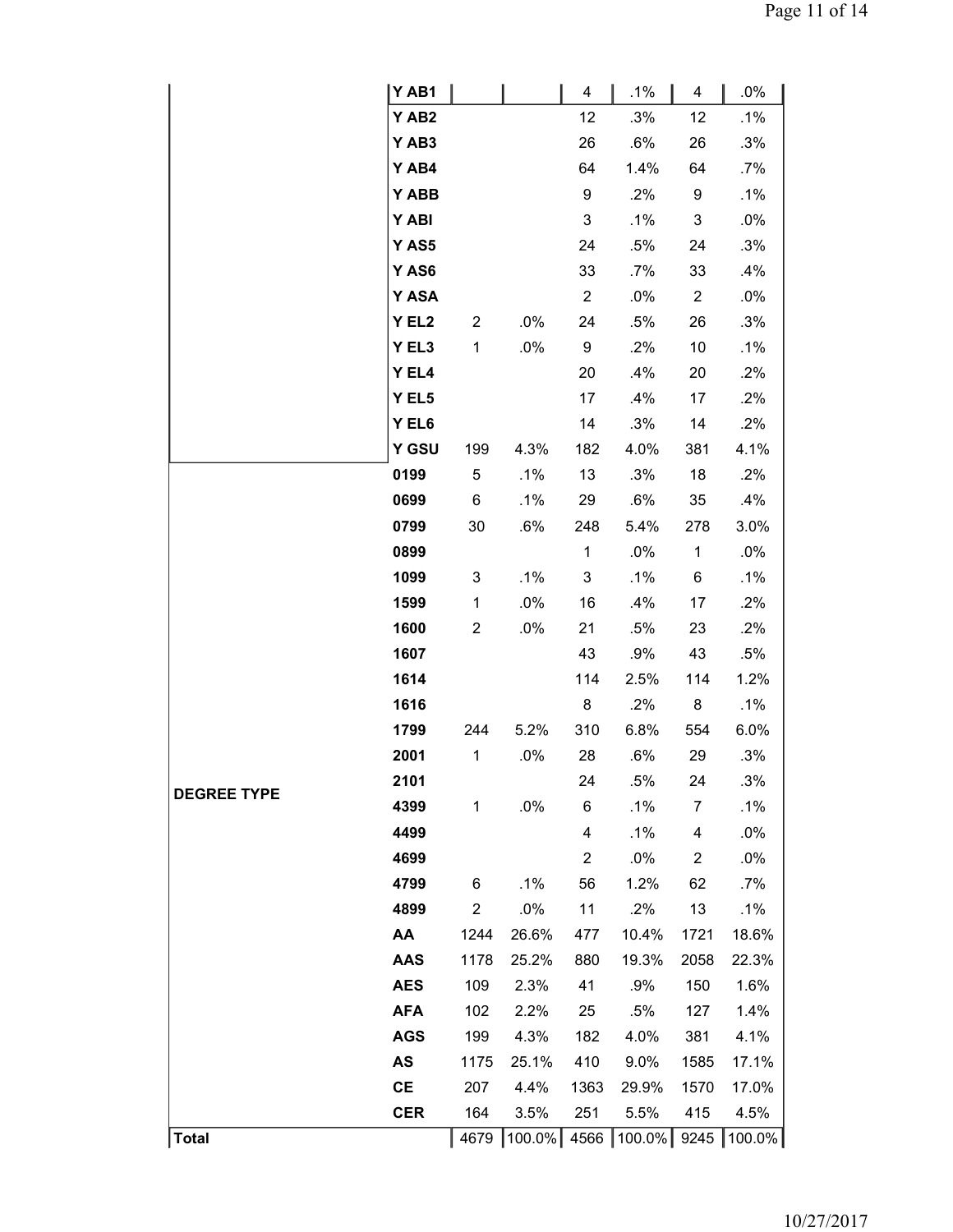\* Full-time: 12 or more credit hours Part-time: Under 12 credit hours

\*\*Time of Attendance accounts for majority of student's course enrollment. Source: p:\data\iccb\e1\e1fy04.sav Prepared by the Office of Institutional Research/Evaluation; 01 Oct 03

|                    |                                                           |                | <b>FULL-TIME*</b> | <b>PART-TIME*</b>       |        | <b>Total</b>   |        |
|--------------------|-----------------------------------------------------------|----------------|-------------------|-------------------------|--------|----------------|--------|
|                    |                                                           | Count          | Col %             | Count                   | Col %  | Count          | Col %  |
| <b>Total</b>       |                                                           | 505            | 100.0%            | 589                     | 100.0% | 1094           | 100.0% |
| <b>INSTITUTION</b> | <b>Augustana College</b>                                  | 3              | .6%               | $\overline{2}$          | .3%    | 5              | .5%    |
| <b>NAME</b>        | <b>Aurora University</b>                                  | 1              | .2%               |                         |        | 1              | .1%    |
|                    | <b>Belleville Area College</b>                            | $\overline{2}$ | .4%               | 3                       | .5%    | 5              | $.5\%$ |
|                    | <b>Black Hawk College-East</b>                            | $\overline{2}$ | .4%               |                         |        | $\overline{2}$ | .2%    |
|                    | <b>Black Hawk College-Quad Cities</b>                     | 1              | .2%               |                         |        | 1              | .1%    |
|                    | <b>Blackburn College</b>                                  | 1              | .2%               |                         |        | 1              | .1%    |
|                    | <b>Bradley University</b>                                 |                |                   | 3                       | .5%    | 3              | .3%    |
|                    | <b>Carl Sandburg College</b>                              | 5              | 1.0%              | $\overline{2}$          | .3%    | 7              | .6%    |
|                    | <b>Chicago State University</b>                           | 4              | .8%               | $\overline{2}$          | .3%    | 6              | $.5\%$ |
|                    | <b>College of DuPage</b>                                  | 9              | 1.8%              | 3                       | .5%    | 12             | 1.1%   |
|                    | <b>College of Lake County</b>                             | 4              | .8%               | 5                       | $.8\%$ | 9              | .8%    |
|                    | <b>College of St. Francis</b>                             |                |                   | $\mathbf{1}$            | .2%    | 1              | .1%    |
|                    | <b>Columbia College</b>                                   | 1              | $.2\%$            |                         |        | 1              | $.1\%$ |
|                    | <b>Concordia College</b>                                  |                |                   | $\mathbf{1}$            | .2%    | $\mathbf{1}$   | $.1\%$ |
|                    | Danville Area Comm. College                               | 16             | 3.2%              | 18                      | 3.1%   | 34             | 3.1%   |
|                    | <b>East-West University</b>                               | 1              | .2%               |                         |        | 1              | .1%    |
|                    | <b>Eastern Illinois University</b>                        | 12             | 2.4%              | 14                      | 2.4%   | 26             | 2.4%   |
|                    | <b>Elgin Community College</b>                            | 2              | .4%               | $\mathbf{1}$            | .2%    | 3              | .3%    |
|                    | <b>Elmhurst College</b>                                   | 1              | .2%               |                         |        | 1              | .1%    |
|                    | <b>Eureka College</b>                                     |                |                   | $\overline{2}$          | .3%    | $\overline{2}$ | 2%     |
|                    | <b>Greenville College</b>                                 | 1              | .2%               |                         |        | 1              | .1%    |
|                    | <b>Harold Washington College (Loop</b><br>College)        | 1              | .2%               |                         |        | 1              | .1%    |
|                    | <b>Highland Community College</b>                         | 1              | .2%               | $\mathbf{1}$            | .2%    | $\overline{2}$ | .2%    |
|                    | <b>Illinois Benedictine College</b>                       | 2              | 4%                |                         |        | $\mathbf 2$    | .2%    |
|                    | <b>Illinois Central College</b>                           | 12             | 2.4%              | $\overline{\mathbf{4}}$ | .7%    | 16             | 1.5%   |
|                    | <b>Illinois Eastern Comm. Colleges</b>                    | 6              | 1.2%              | $\overline{\mathbf{4}}$ | .7%    | 10             | .9%    |
|                    | <b>Illinois Inst. of Technology</b>                       |                |                   | $\mathbf{1}$            | .2%    | $\mathbf{1}$   | $.1\%$ |
|                    | <b>Illinois State University</b>                          | 11             | 2.2%              | 16                      | 2.7%   | 27             | 2.5%   |
|                    | <b>Illinois Valley Comm. College</b>                      | 3              | .6%               | 4                       | $.7\%$ | $\overline{7}$ | .6%    |
|                    | <b>Illinois Wesleyan University</b>                       | $\overline{2}$ | .4%               |                         |        | $\overline{2}$ | $.2\%$ |
|                    | <b>International Academy of Merchandise</b><br>and Design | 1              | $.2\%$            |                         |        | 1              | $.1\%$ |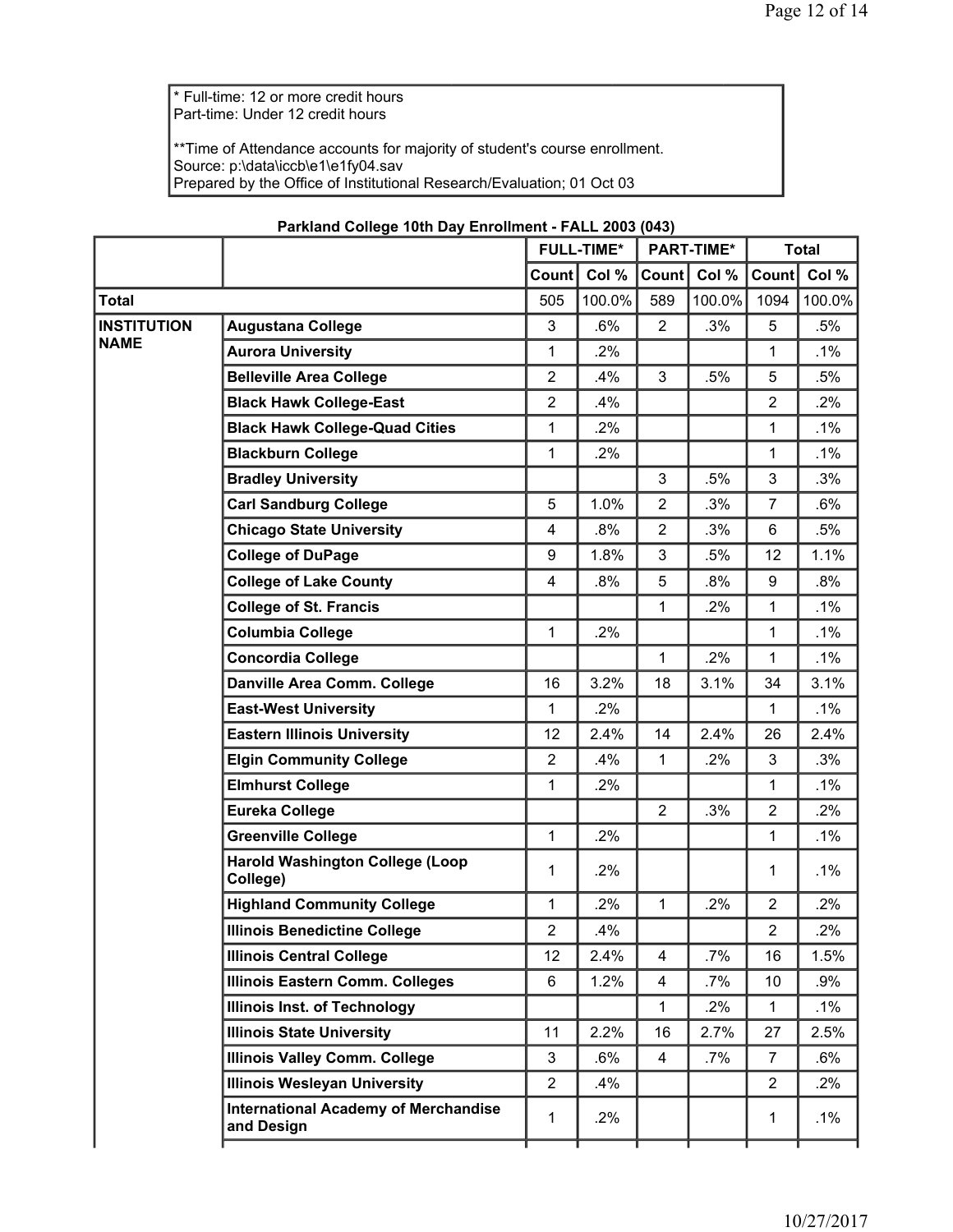| John A. Logan College                                               | 4              | .8%    | $\overline{2}$ | .3%    | 6              | .5%    |
|---------------------------------------------------------------------|----------------|--------|----------------|--------|----------------|--------|
| <b>John Wood Community College</b>                                  |                |        | 1              | .2%    | $\mathbf{1}$   | $.1\%$ |
| <b>Joliet Junior College</b>                                        | 5              | 1.0%   | $\overline{2}$ | .3%    | 7              | $.6\%$ |
| <b>Judson College</b>                                               | $\overline{2}$ | .4%    |                |        | 2              | $.2\%$ |
| <b>Kankakee Community College</b>                                   | 16             | 3.2%   | 5              | .8%    | 21             | 1.9%   |
| Kaskaskia College                                                   | 1              | .2%    | $\overline{2}$ | .3%    | 3              | .3%    |
| <b>Kishwaukee College</b>                                           | 3              | .6%    |                |        | 3              | .3%    |
| <b>Knox College</b>                                                 | $\mathbf{1}$   | $.2\%$ |                |        | 1              | .1%    |
| <b>Lake Forest College</b>                                          | $\mathbf{1}$   | 2%     | $\mathbf{1}$   | .2%    | $\overline{2}$ | .2%    |
| <b>Lake Land College</b>                                            | 17             | 3.4%   | 20             | 3.4%   | 37             | 3.4%   |
| <b>Lewis &amp; Clark Community College</b>                          | 1              | $.2\%$ | 1              | .2%    | 2              | $.2\%$ |
| <b>Lincoln College</b>                                              | 4              | .8%    | $\mathbf{1}$   | .2%    | 5              | .5%    |
| <b>Lincoln Land Comm. College</b>                                   | 6              | 1.2%   | 11             | 1.9%   | 17             | 1.6%   |
| <b>Lincoln Trail College</b>                                        |                |        | $\overline{2}$ | .3%    | $\overline{2}$ | .2%    |
| <b>MacMurray College</b>                                            | $\overline{2}$ | .4%    | $\mathbf{1}$   | .2%    | 3              | .3%    |
| <b>Malcolm X College</b>                                            | 3              | .6%    |                |        | 3              | .3%    |
| <b>McHenry County College</b>                                       | 6              | 1.2%   | $\mathbf{1}$   | .2%    | $\overline{7}$ | .6%    |
| <b>McKendree College</b>                                            |                |        | $\mathbf{1}$   | .2%    | $\mathbf{1}$   | $.1\%$ |
| <b>Midstate College</b>                                             | $\overline{2}$ | .4%    |                |        | 2              | .2%    |
| <b>Millikin University</b>                                          | $\overline{2}$ | .4%    | 3              | .5%    | 5              | .5%    |
| <b>Monmouth College</b>                                             | $\mathbf{1}$   | .2%    | $\overline{2}$ | .3%    | 3              | .3%    |
| <b>Moraine Valley Comm. College</b>                                 | 4              | .8%    | 5              | .8%    | 9              | $.8\%$ |
| <b>North Central College</b>                                        |                |        | 1              | .2%    | 1              | $.1\%$ |
| North Park Coll. & Theol. Seminary                                  | $\mathbf{1}$   | .2%    |                |        | 1              | $.1\%$ |
| <b>Northeastern Illinois University</b>                             | 1              | .2%    |                |        | 1              | $.1\%$ |
| <b>Northern Illinois University</b>                                 | 5              | 1.0%   | 4              | .7%    | 9              | .8%    |
| <b>Oakton Community College</b>                                     |                |        | 3              | .5%    | 3              | .3%    |
| <b>Olive-Harvey College</b>                                         |                |        | $\mathbf{1}$   | .2%    | $\mathbf{1}$   | .1%    |
| <b>Olivet Nazarene College</b>                                      | $\overline{2}$ | .4%    |                |        | 2              | $.2\%$ |
| <b>Olney Central College</b>                                        |                |        | 1              | .2%    | 1              | $.1\%$ |
| <b>Prairie State College</b>                                        | 3              | $.6\%$ |                |        | 3              | .3%    |
| <b>Quincy College</b>                                               | $\mathbf{1}$   | .2%    |                |        | $\mathbf{1}$   | $.1\%$ |
| <b>Rend Lake College</b>                                            | $\mathbf{1}$   | 2%     | 1              | .2%    | $\overline{2}$ | .2%    |
| <b>Richard J. Daley College</b>                                     | $\overline{2}$ | .4%    | 1              | .2%    | 3              | .3%    |
| <b>Richland Community College</b>                                   | 15             | 3.0%   | 11             | 1.9%   | 26             | 2.4%   |
| <b>Robert Morris College</b>                                        | 1              | .2%    | 1              | .2%    | 2              | .2%    |
| <b>Rock Valley College</b>                                          | 2              | .4%    | 3              | .5%    | 5              | .5%    |
| <b>Sauk Valley Community College</b>                                | 1              | .2%    | 1              | .2%    | 2              | $.2\%$ |
| <b>SIU Carbondale</b>                                               | 11             | 2.2%   | 11             | 1.9%   | 22             | 2.0%   |
| <b>SIU Edwardsville</b>                                             | 4              | .8%    | 4              | $.7\%$ | 8              | .7%    |
| South Suburban College of Cook County<br><b>(Thornton Community</b> | 6              | 1.2%   |                |        | 6              | $.5\%$ |
|                                                                     |                |        |                |        |                |        |